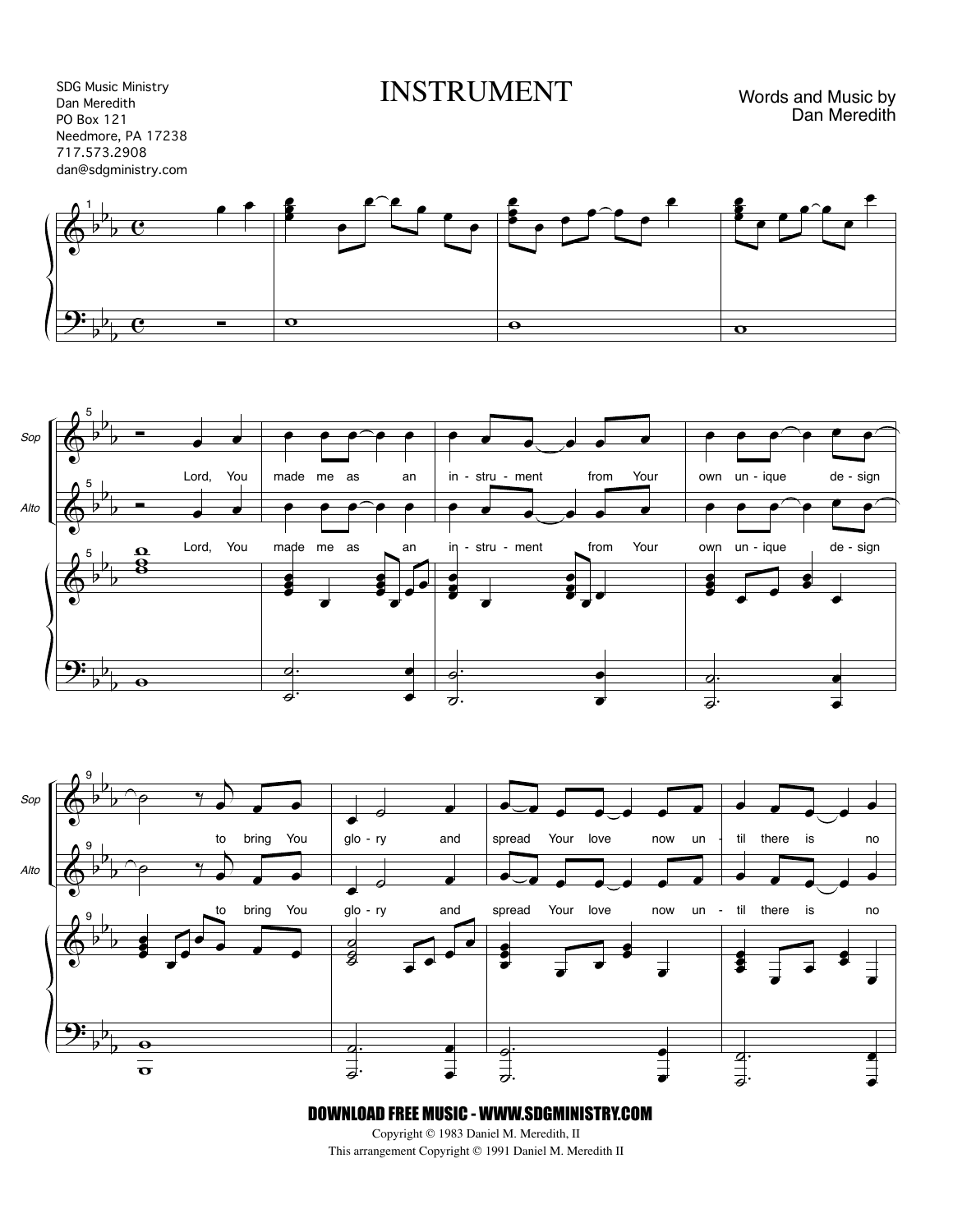

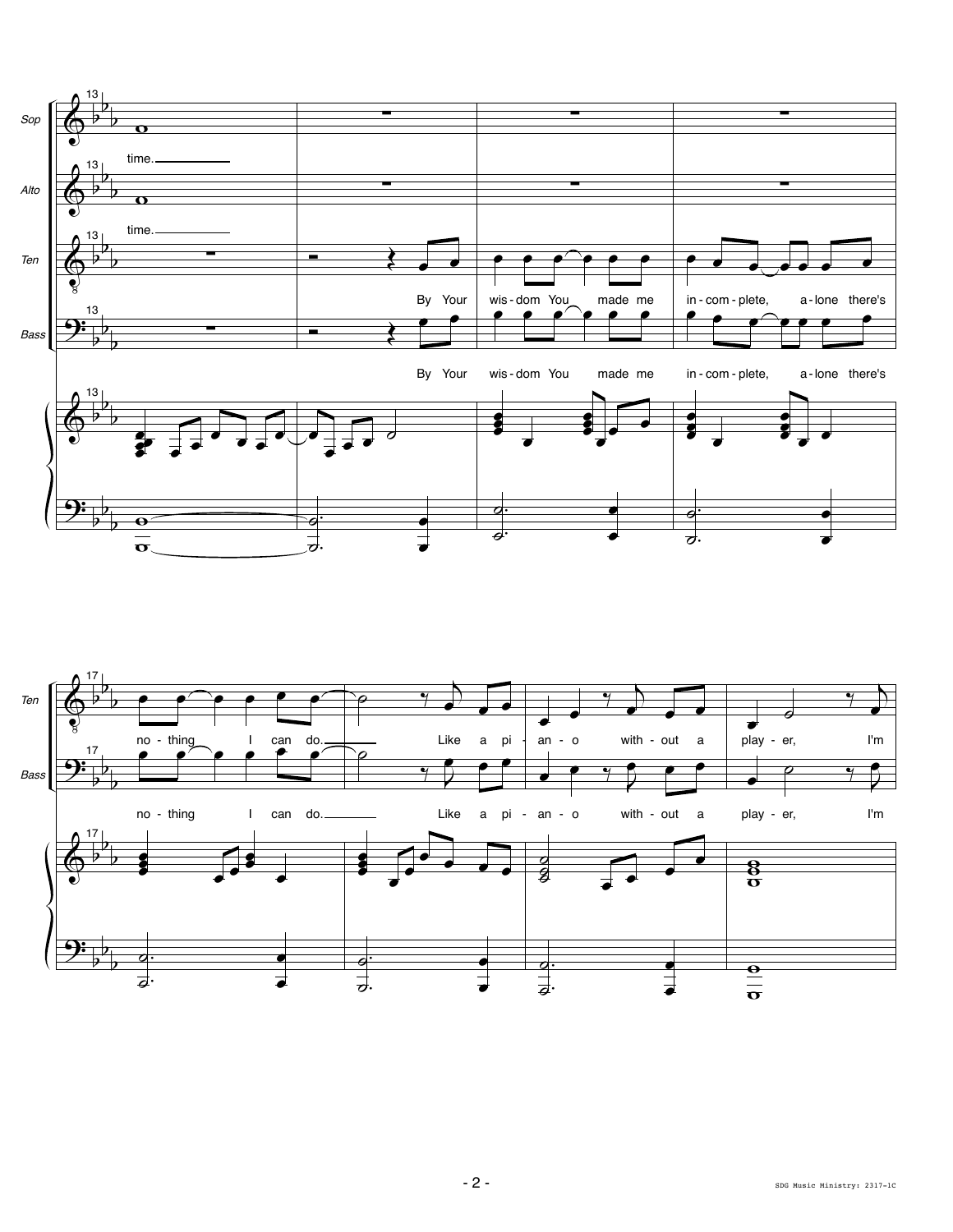

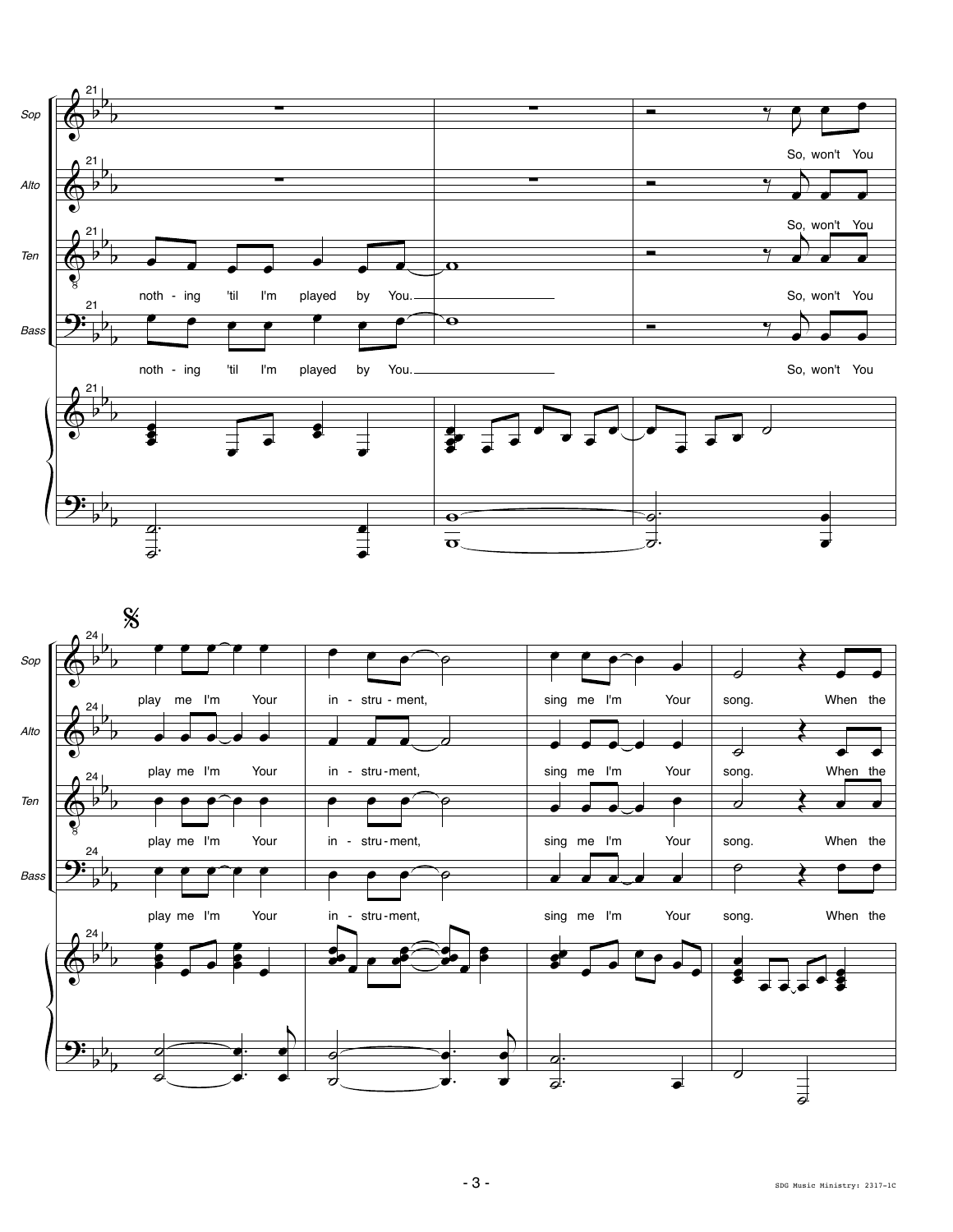

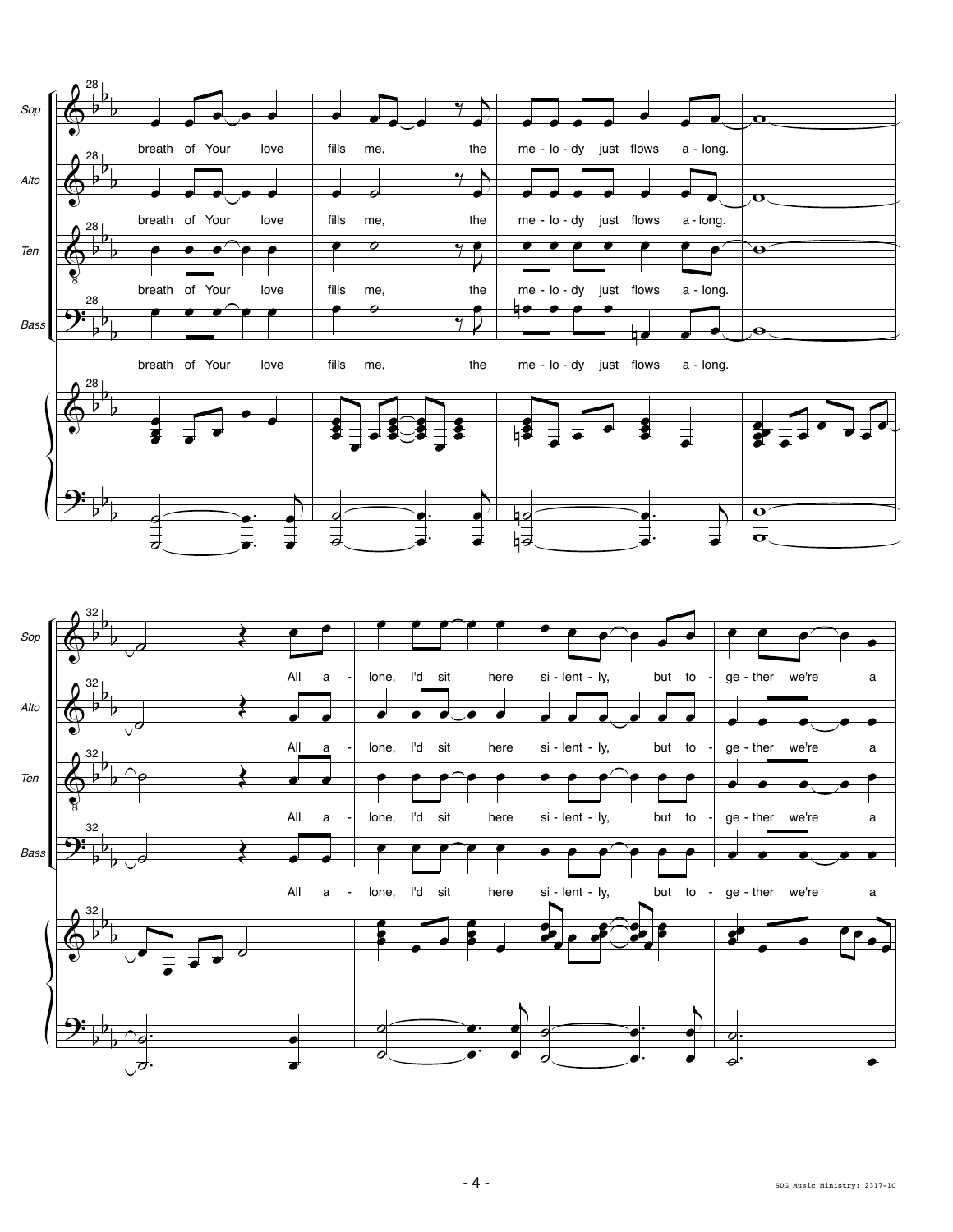

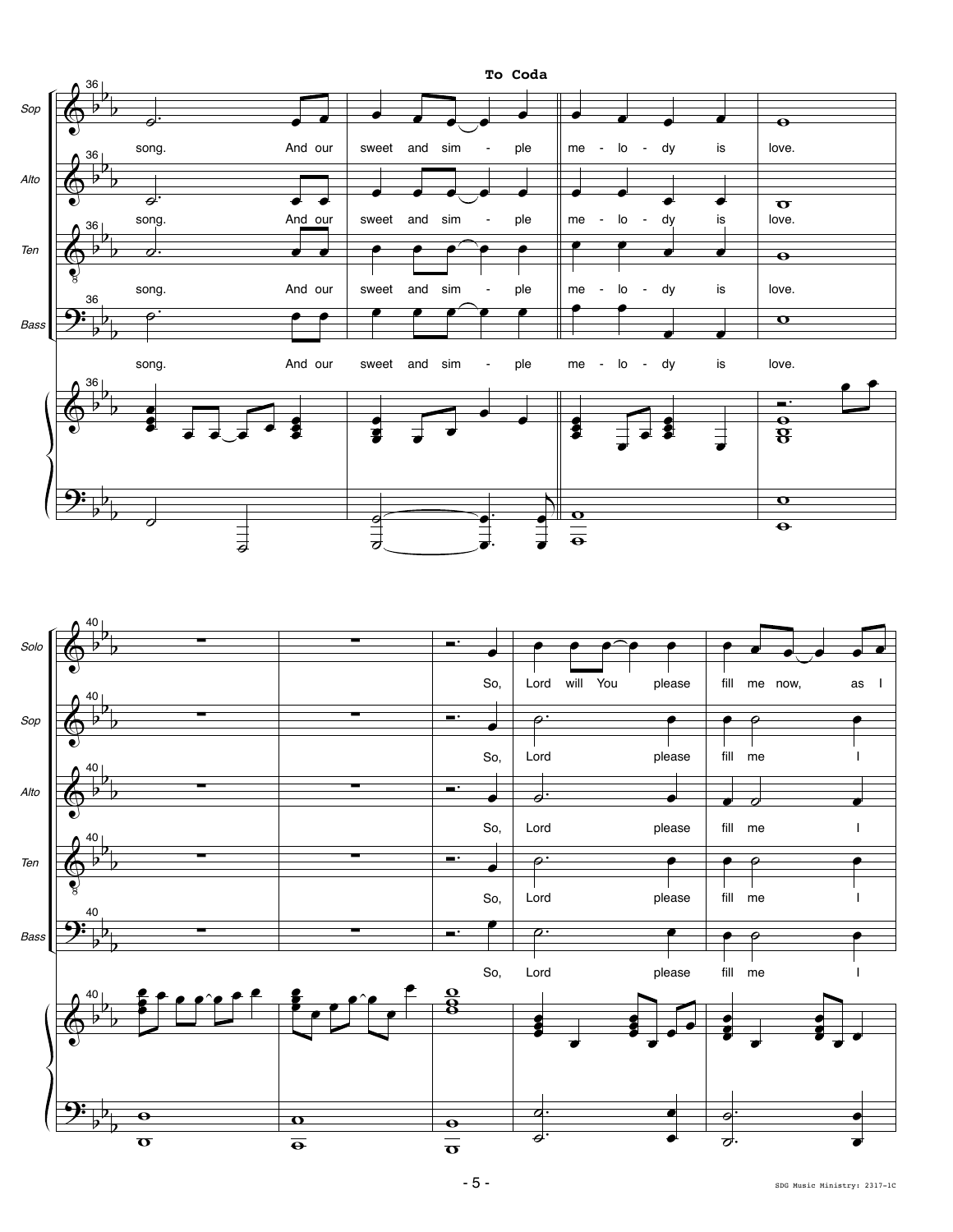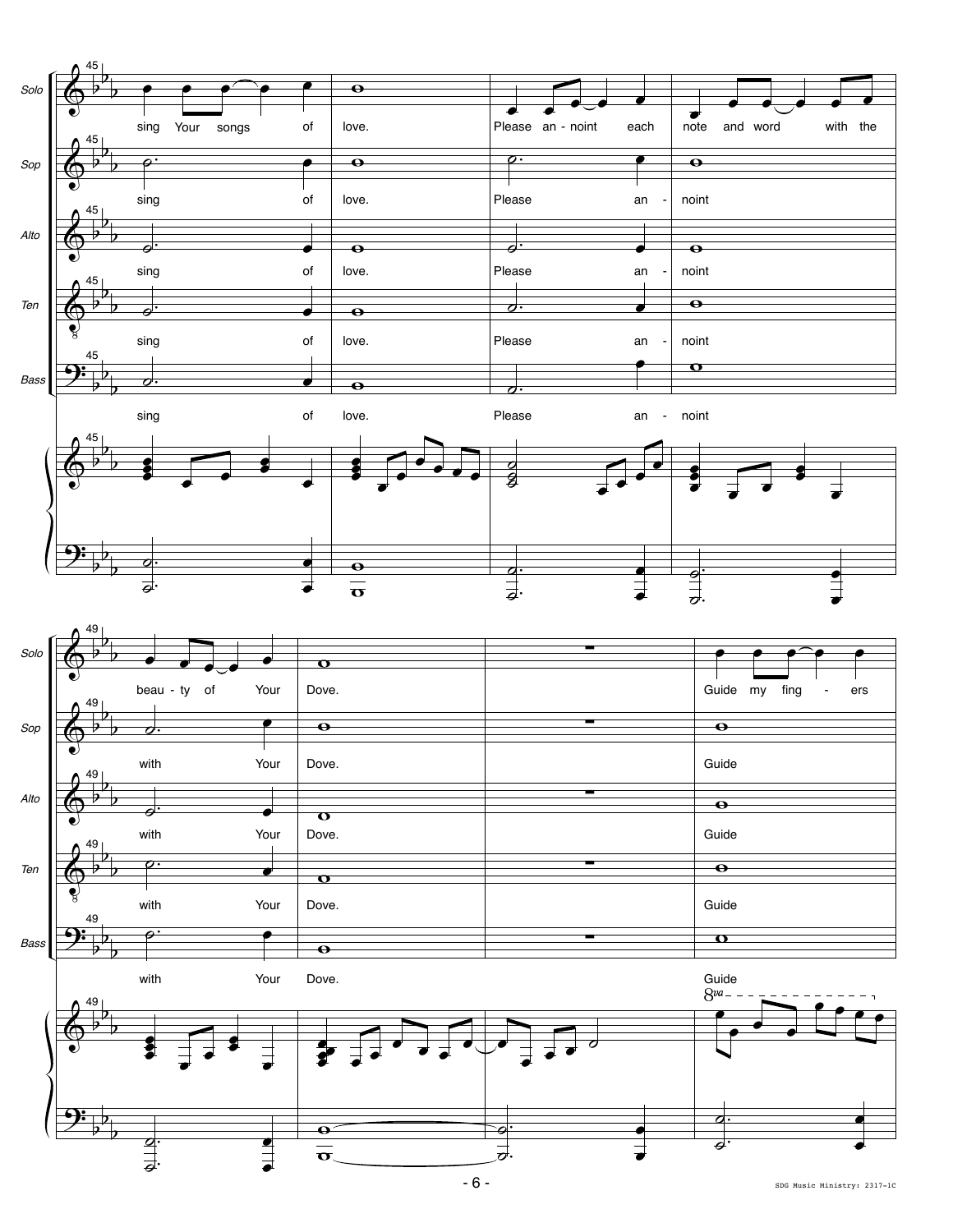

SDG Music Ministry: 2317-1C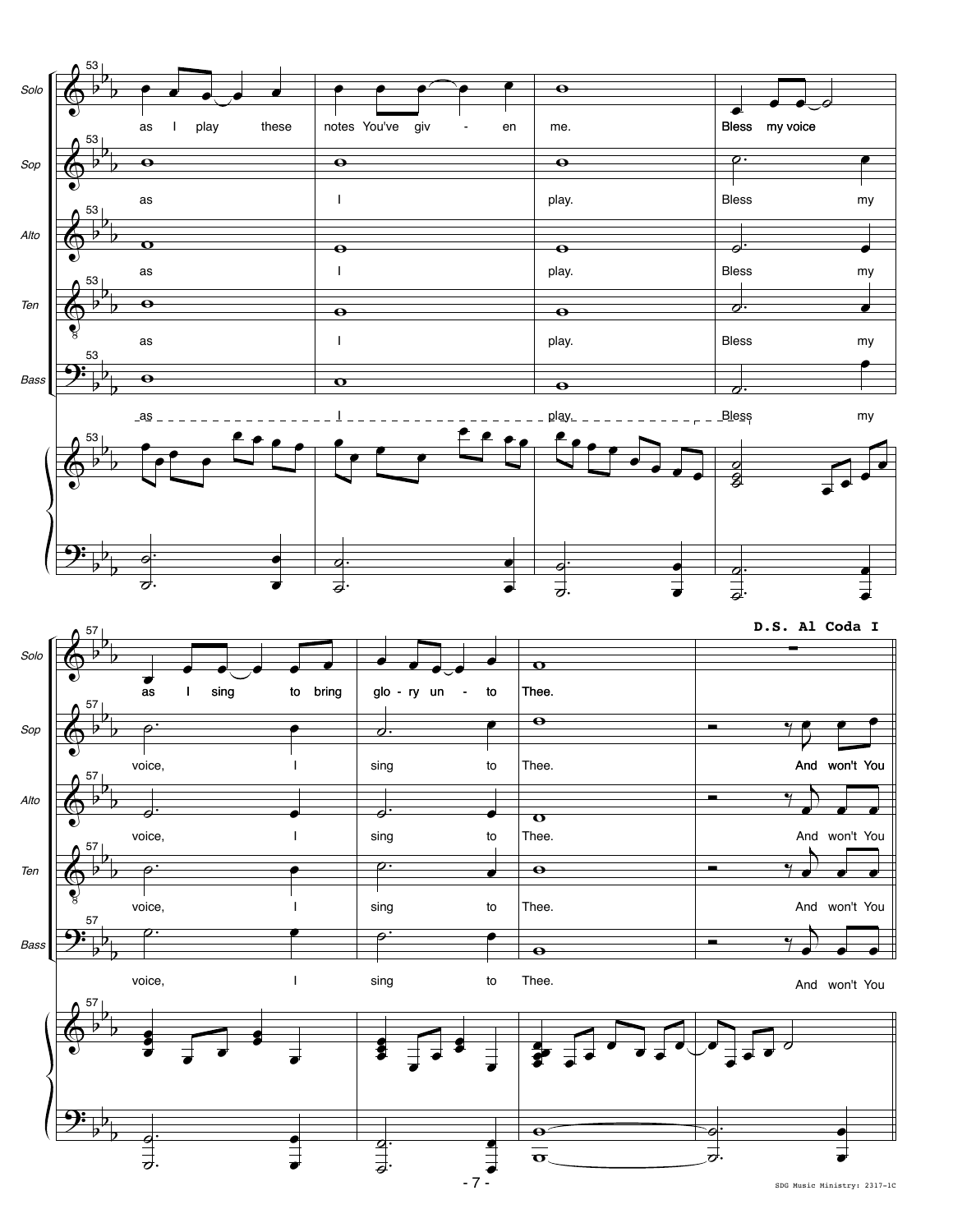

œ

œ

˙

i<br>i<br>i

.

 $\frac{1}{2}$ 

.

œ

 $\overline{\mathbf{o}}$ 

 $\frac{1}{2}$